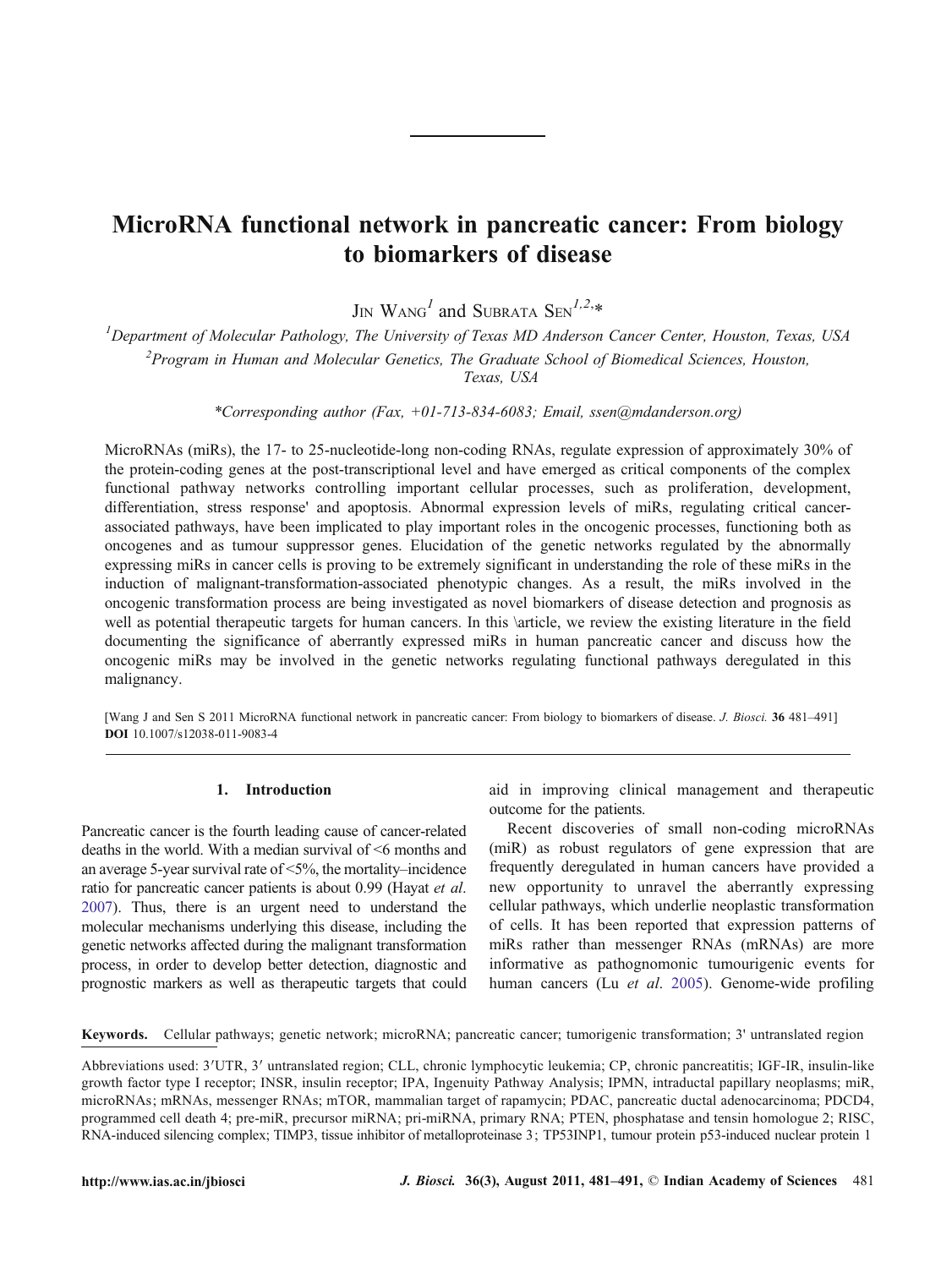studies from cancer cells of various organ sites have indicated that these non-coding transcripts are preferentially enriched in a tissue- and tumour-specific manner (Lu et al. [2005](#page-9-0); He et al. [2005;](#page-9-0) Murakami et al. [2006;](#page-9-0) Roldo et al. [2006](#page-9-0)). Furthermore, functional analyses suggest that miRs play roles in cancer initiation, invasion and progression processes and, therefore, may prove to be informative biomarkers of detection, diagnosis and prognosis besides being potential targets of therapy (Esquela-Kerscher and Slack [2006](#page-9-0); Nelson and Weiss [2008](#page-9-0); Li et al. [2009](#page-9-0)).

The miRs are a class of conserved small non-coding RNAs of 17–25 nucleotides (nt) in length that regulate gene expression by either repressing the translation or causing degradation of multiple-target mRNAs (Ambros [2004](#page-8-0); Gregory et al. [2005\)](#page-9-0). Since the discovery in Caenorhabditis elgans that the lin-4-gene-encoded small RNAs are associated with the control of developmental timing by negatively regulating *lin-14* translation (Lee *et al.* [1993](#page-9-0)), there has been an explosion in the field of small non-coding RNA biology in subsequent years across different species. These studies have led to the current understanding that miRs have critical regulatory functions in development, proliferation, differentiation, apoptosis and stress response. Increasing number of studies in the past few years have established the regulatory roles of miRs in complex genetic networks underlying various cellular pathways.

## 2. Genomic organization and biogenesis of miRs

MicroRNA genes represent about 1% of the genome in different species, and it is estimated that about 30% of the protein-coding genes in the human genome are regulated by miRs (Bartel [2004](#page-8-0)). Majority of the miR genes (about 70%) are intragenic, being located in introns or exons, and the remaining (about 30%) are localized in the intergenic regions or in gene deserts as independent transcription units. The miRs may be transcribed as monocistronic (such as miR-21) or polycistronic (such as the miR-17-92-1 cluster) transcripts and regulated either under the control of the host tissue genes or independently by their own regulatory elements (Rodriguez et al. [2004](#page-9-0); Zeng [2006](#page-10-0)).

Biogenesis of miRs involves several steps (figure [1](#page-2-0)). In the first step, several-kilobase-long primary RNA (primiRNA) is transcribed by RNA polymerase II. The primiR is then cleaved by an RNase III endonuclease Drosha in the nucleus into a hairpin loop structure of about 70–100 nt in length, known as the precursor miRNA (pre-miR). PremiRs are then transported to the cytoplasm by the RanGTPdependent Exportin-5-mediated mechanism, where these are further processed by RNase III endonuclease, Dicer/TBP and Ago2 into 17- to 25-nt-long duplex mature miRs. Single-stranded mature miRs are then incorporated into the

RNA-induced silencing complex (RISC) and direct the complex to specific mRNAs by complementary base pairing with the 3' untranslated regions (3'UTR). In most instances the base pairing is imperfect with the 5′ half of the miR referred to as the seed region comprising of nt 2–8 pairing with the complementary sequence in the 3′UTR of the mRNAs. Partial complementarity between the seed region of the miR and the 3′UTR of the target transcript leads to inhibition of translation, while perfect complementarity results in degradation of the mRNA (Bartel [2004;](#page-8-0) He and Hannon [2004\)](#page-9-0). It is estimated that, on an average, each miR may be regulating about 200 gene transcripts (Krek et al. [2005](#page-9-0)).

## 3. MicroRNAs and cancer

Aberrant expression of miRs has been detected in many human diseases including cancer (McManus [2003](#page-9-0); Esquela-Kerscher and Slack [2006\)](#page-9-0). Published studies have reported that while elevated expression of some miRs accompany carcinogenesis (oncogenes), down-regulation of others correlate with the development of cancer-associated phenotypes (tumour suppressor). The first evidence of miR involvement in cancer was obtained from studies in chronic lymphocytic leukemia (CLL) patients, where miR-15a and miR-16 were found silenced in about 69% of the patients (Calin et al. [2002](#page-8-0)). Interestingly, this miR cluster is localized on chromosome 13q14 locus that is frequently deleted in CLL. Following these initial observations, extensive mapping of the known miR genes revealed that these are often located in the genomic intervals rearranged in cancers including those displaying amplification, loss of heterozygosity, common breakpoints and fragile sites (Calin et al. [2004](#page-8-0)).

Aberrant expression of miRs has been described in almost all human cancers and experimental evidence suggests that abnormally expressing miRs have a causative role in tumourigenesis. Loss of miR-15a/16-1 in CLL, for example, reflects their tumour suppressor function with uncontrolled expression of the target anti-apoptotic gene BCL2 in the CLL cells (Cimmino et al. [2005\)](#page-9-0). Oncogenic function of several miRs, on the other hand, is evident since their gain of function promotes tumourigenesis following inflammation by facilitating cell proliferation over cell death. Examples include up-regulated miR-155 induced by mediators of inflammation targeting the suppressor of cytokine signalling 1 gene (Tili et al. [2007;](#page-9-0) Jiang et al. [2010](#page-9-0)) and miR-21-mediating cell survival and proliferation by targeting tumour suppressor genes PTEN and PDCD4 (Meng et al. [2007](#page-9-0); Asangani et al. [2008](#page-8-0)). With abnormal expression of miRs established as a common genetic event in cancer, an increasing number of recent investigations reveal that miR expression is regulated by the same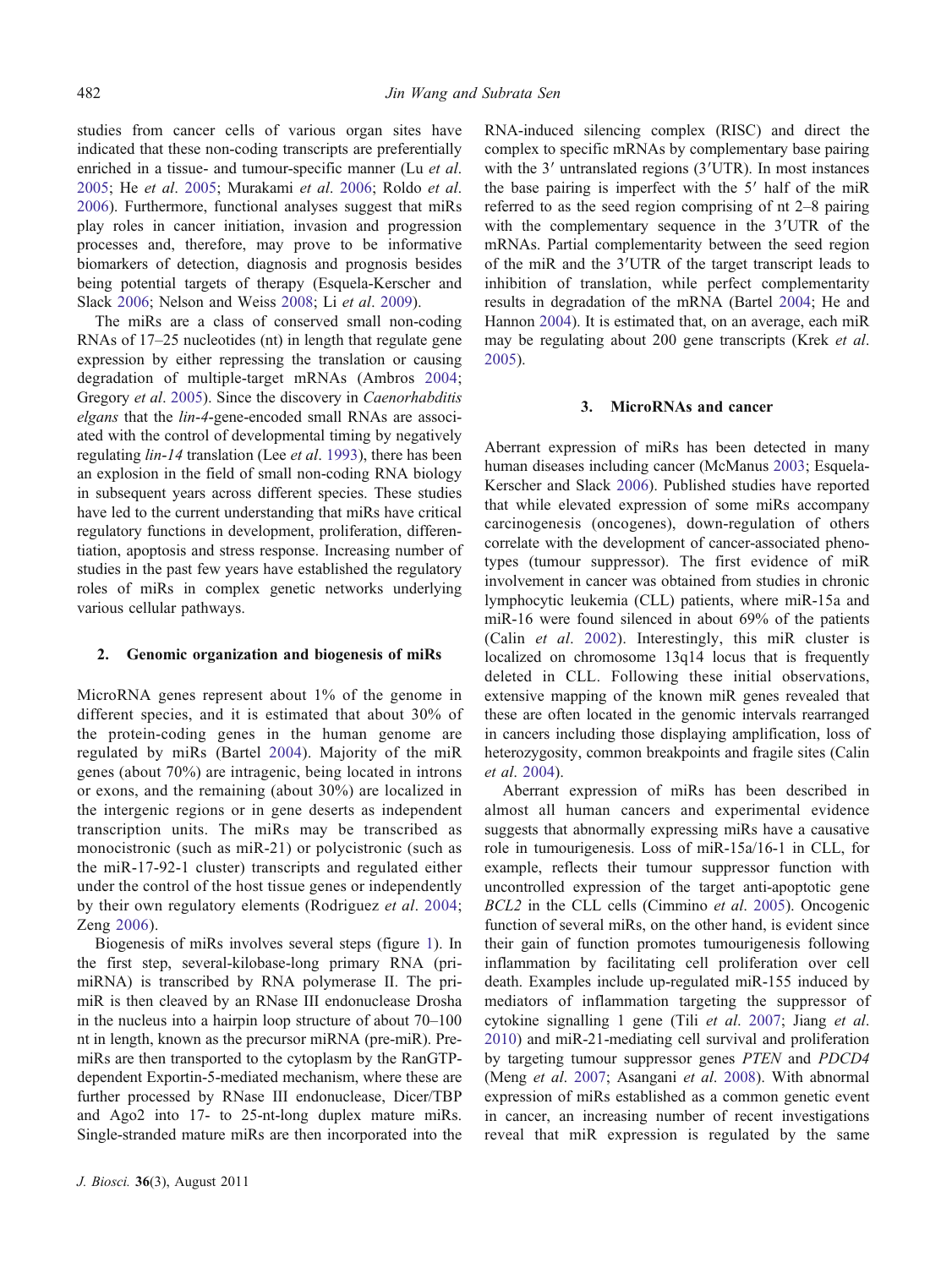<span id="page-2-0"></span>

Figure 1. Overview of microRNA biosynthesis and function. RISC refers to the RNA-induced silencing complex.

mechanisms that control the expression of protein-coding genes including epigenetic regulation (Iorio et al. [2010](#page-9-0)). The abnormal expression of miRs in cancer cells can be abnormal due to defects in the miR biogenesis machinery, as evident from changes in miR expression levels consequent to altered Drosha or Dicer activity in different tumour types (Thomson et al. [2006\)](#page-9-0). Altered miR expressions also result from changed activity of transcription factors (Chang et al. [2007\)](#page-9-0). Additionally, epigenetic mechanisms, such as promoter DNA methylation or histone methylation and histone acetylation, modify miR expression. Aberrant epigenetic regulation of miR expression is detected in different diseases including cancer.

## 4. Deregulated expression of miRs in pancreatic cancer

A number of expression profiling studies have demonstrated deregulation of miR expression in pancreatic cancer tissues and cell lines (table [1](#page-3-0)). The deregulated miR expression profiles have been proposed to represent helpful markers for differential diagnosis of pancreatic cancer from chronic inflammatory disease of the pancreas and other tumours. An extensive analysis of miR expression profile in tissue samples from normal pancreas, chronic pancreatitis and pancreatic ductal adenocarcinoma (PDAC) using microarray

technology revealed that some miRs, like miR-29c, miR-96, miR-143, miR-148b and miR-150, were differentially expressed in both the chronic pancreatitis and PDAC samples, whereas expression of miR-196a, miR-196b, miR-203, miR-210, miR-222, miR-216, miR-217 and miR-375 were altered only in PDAC samples (Szafranska et al. [2007](#page-9-0)). The authors concluded that the expression profiles of two miRs, miR-196a and miR-217, could discriminate PDAC from normal pancreas and chronic pancreatitis. In another study, elevated expression of miR-155, miR-181a, b, c, d, miR-21 and miR-221 together with down-regulation of miR-148a, b and miR-375 was reported to differentiate pancreatic cancer from pancreatitis tissue samples (Bloomston et al. [2007](#page-8-0)). Up-regulation of miR-196a, miR-190, miR-186, miR-221, miR-222, miR-200b, miR-15b and miR-95 was detected in a third study with 10 pancreatic cancer cell lines and 17 pairs of pancreatic cancer/normal tissues (Zhang et al. [2009\)](#page-10-0). Interestingly, two of the up-regulated miRs, miR-155 and miR-21, were also found significantly elevated in the intraductal papillary neoplasms (IPMN) compared with matched controls (Habbe et al. [2009\)](#page-9-0). Considering that IPMN are non-invasive precursor lesions of pancreatic cancer, it was concluded that aberrant expression of these miRs is an early event in the multi-stage progression of the disease.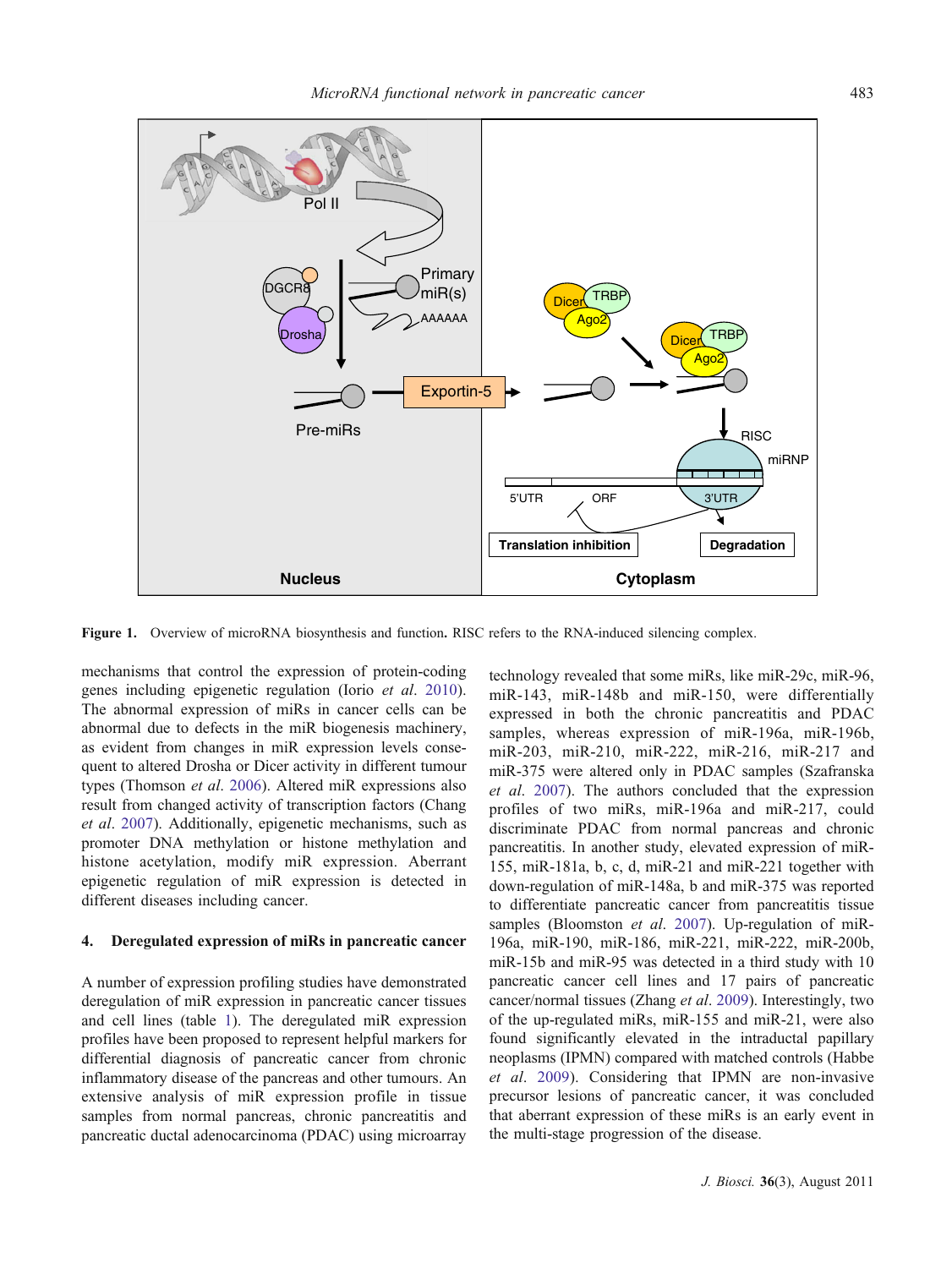## <span id="page-3-0"></span>484 Jin Wang and Subrata Sen

Table 1. Deregulated microRNAs in PDAC

| microRNA       | Expression<br>profile | References                                                                                                |  |  |
|----------------|-----------------------|-----------------------------------------------------------------------------------------------------------|--|--|
| $Let-7f-1$     | Up                    | Lee et al. 2007                                                                                           |  |  |
| Let-7d         | Up                    | Lee et al. 2007                                                                                           |  |  |
| $miR-10$       | Up                    | Bloomston et al. 2007; Zhang et al. 2009                                                                  |  |  |
| $m$ i $R-15b$  | Up                    | Lee et al. 2007; Zhang et al. 2009                                                                        |  |  |
| $miR-16-1$     | Up                    | Lee <i>et al.</i> 2007                                                                                    |  |  |
| $miR-21$       | Up                    | Lee et al. 2007; Bloomston et al. 2007; Zhang et al. 2009; Mees et al. 2010                               |  |  |
| $miR-23$       | Up                    | Bloomston et al. 2007                                                                                     |  |  |
| $miR-24$       | Up                    | Lee <i>et al.</i> 2007                                                                                    |  |  |
| $miR-31$       | Up                    | Szafranska et al. 2007; Szafranska et al. 2008                                                            |  |  |
| $miR-92$       | Up                    | Lee <i>et al.</i> 2007                                                                                    |  |  |
| $miR-95$       | Up                    | Zhang et al. 2009                                                                                         |  |  |
| $miR-96$       | Down                  | Szafranska et al. 2007; Szafranska et al. 2008                                                            |  |  |
| $miR-99$       | Up                    | Bloomston et al. 2007                                                                                     |  |  |
| $m$ i $R-100$  | Up                    | Lee et al. 2007; Bloomston et al. 2007                                                                    |  |  |
| miR-103        | Up                    | Bloomston et al. 2007; Zhang et al. 2009                                                                  |  |  |
| $miR-107$      | Up                    | Lee et al. 2007; Bloomston et al. 2007; Zhang et al. 2009                                                 |  |  |
| $miR-125$      | Up                    | Lee et al. 2007; Bloomston et al. 2007                                                                    |  |  |
| $m$ i $R-130b$ | Down                  | Szafranska et al. 2007; Bloomston et al. 2007; Szafranska et al. 2008                                     |  |  |
| miR-139        | Down                  | Lee et al. 2007                                                                                           |  |  |
| miR-142-P      | Down                  | Lee <i>et al.</i> 2007                                                                                    |  |  |
| miR-143        | Up                    | Szafranska et al. 2007; Bloomston et al. 2007; Szafranska et al. 2008; Zhang et al. 2009                  |  |  |
| miR-145        | Up                    | Szafranska et al. 2008; Zhang et al. 2009                                                                 |  |  |
| $miR-146$      | Up                    | Szafranska et al. 2007; Bloomston et al. 2007                                                             |  |  |
| miR-148a       | Down                  | Szafranska et al. 2007; Bloomston et al. 2007; Szafranska et al. 2008                                     |  |  |
| miR-148b       | Down                  | Szafranska et al. 2007; Bloomston et al. 2007                                                             |  |  |
| miR-155        | Up                    | Lee et al. 2007; Szafranska et al. 2007; Bloomston et al. 2007; Szafranska et al. 2008; Zhang et al. 2009 |  |  |
| miR-181a       | Up                    | Lee et al. 2007; Bloomston et al. 2007                                                                    |  |  |
| miR-181b       | Up                    | Bloomston et al. 2007                                                                                     |  |  |
| $m$ i $R-181c$ | Up                    | Lee et al. 2007; Bloomston et al. 2007                                                                    |  |  |
| miR-181d       | Up                    | Bloomston et al. 2007                                                                                     |  |  |
| miR-186        | Up                    | Zhang et al. 2009                                                                                         |  |  |
| miR-190        | Up                    | Zhang et al. 2009                                                                                         |  |  |
| miR-194        | Up                    | Mees et al. 2010                                                                                          |  |  |
| miR-196a       | Up                    | Szafranska et al. 2007; Szafranska et al. 2008; Zhang et al. 2009                                         |  |  |
| miR-196b       | Up                    | Szafranska et al. 2007                                                                                    |  |  |
| miR-199a       | Up                    | Bloomston et al. 2007                                                                                     |  |  |
| $m$ iR-200 $b$ | Up                    | Zhang et al. 2009; Mees et al. 2010                                                                       |  |  |
| $miR-200c$     | Up                    | Mees et al. 2010                                                                                          |  |  |
| $miR-205$      | Up                    | Szafranska et al. 2007; Bloomston et al. 2007; Szafranska et al. 2008                                     |  |  |
| $miR-210$      | Up                    | Szafranska et al. 2007; Bloomston et al. 2007; Szafranska et al. 2008; Zhang et al. 2009                  |  |  |
| $miR-212$      | Up                    | Lee et al. 2007                                                                                           |  |  |
| miR-213        | Up                    | Bloomston et al. 2007                                                                                     |  |  |
| $miR-217$      | Down                  | Szafranska et al. 2007; Szafranska et al. 2008                                                            |  |  |
| $miR-220$      | Up                    | Bloomston et al. 2007                                                                                     |  |  |
| $miR-221$      | Up                    | Lee et al. 2007; Szafranska et al. 2007; Bloomston et al. 2007; Zhang et al. 2009; Mees et al. 2010       |  |  |
| $miR-222$      | Up                    | Szafranska et al. 2007; Bloomston et al. 2007; Zhang et al. 2009                                          |  |  |
| miR-223        | Up                    | Szafranska et al. 2007; Bloomston et al. 2007; Szafranska et al. 2008; Zhang et al. 2009                  |  |  |
| miR-301        | Up                    | Lee <i>et al.</i> 2007                                                                                    |  |  |
| miR-345        | Down                  | Lee et al. 2007                                                                                           |  |  |
| miR-375        | Down                  | Szafranska et al. 2007; Bloomston et al. 2007; Szafranska et al. 2008                                     |  |  |
| miR-376a       | Up                    | Lee et al. 2007                                                                                           |  |  |
| $miR-424$      | Up                    | Lee et al. 2007                                                                                           |  |  |
| miR-429        | Up                    | Mees et al. 2010                                                                                          |  |  |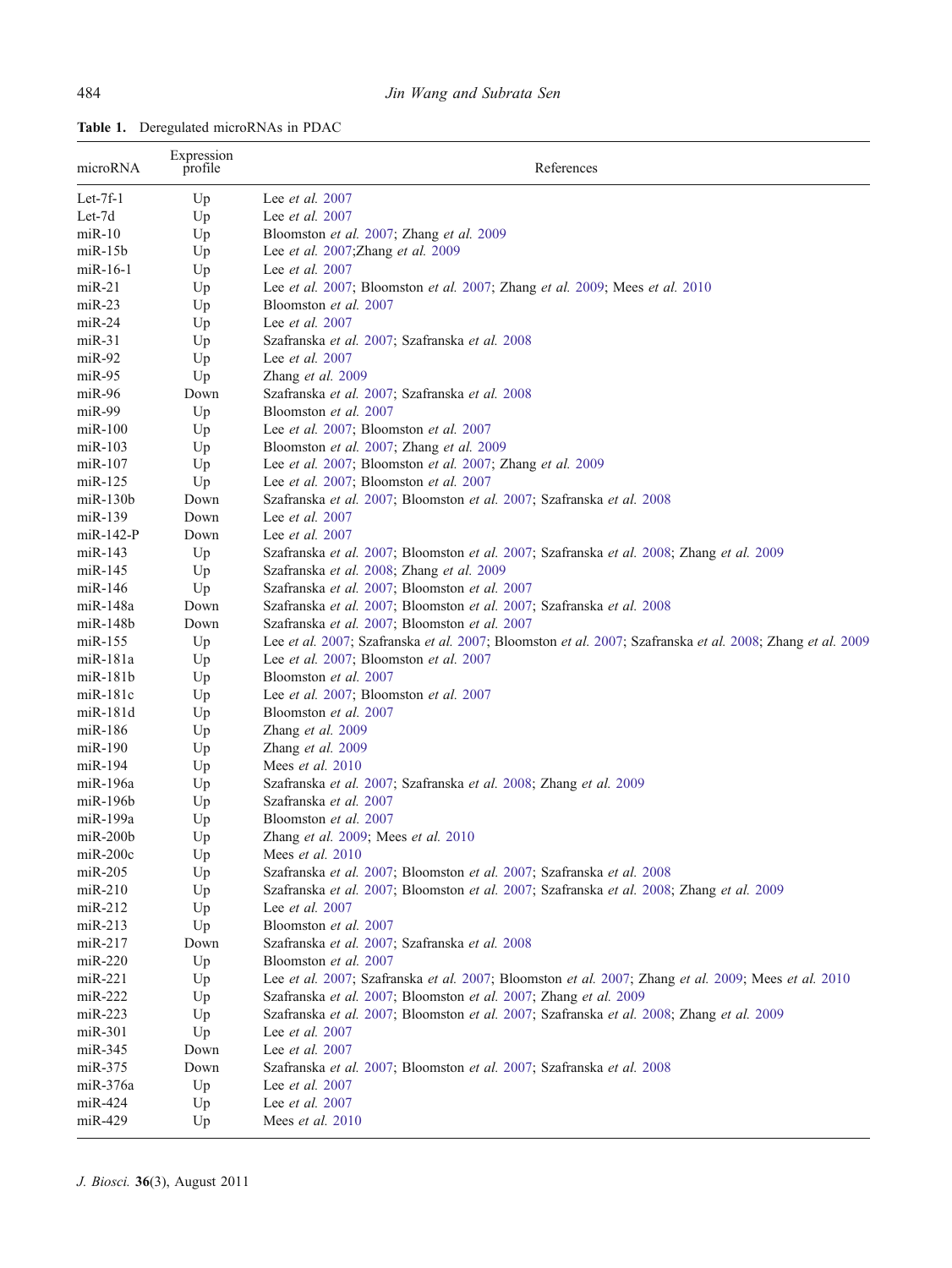<span id="page-4-0"></span>Table 2. The validated gene targets of 11 up-regulated microRNAs in PDAC

| miRNAs        | Validated targets                                                                                                                                                                                                |  |  |  |  |
|---------------|------------------------------------------------------------------------------------------------------------------------------------------------------------------------------------------------------------------|--|--|--|--|
| $miR-21$      | PDCD4, PTEN, BTG2,TGFBR2, MARCKS, pellino-1, TM1, SPRY2, TPM1, Maspin, PPARalpha, RECK,<br>NFIB, CDC25A, LRRFIP1, BCL2, RTN4, HNRPK and TAp63                                                                    |  |  |  |  |
| $miR-210$     | AcvR1b, ISCU and COX10, E2F3, RAD52, ACVR1B, MNT, FGFRL1, HOXA1 and HOXA9                                                                                                                                        |  |  |  |  |
| $mR-155$      | TP53INP1, FOXP3, FOXO3a, CYR61, RHOA, SMAD1, SMAD5, HIVEP2, CEBPB, RUNX2, MYO10,<br>MyD88, SHIP1, C/EBPbeta, IFN-gammaRalpha, JARID2, BACH1, ZIC3, ZNF652, ARID2, AGTR1,<br>ATIR, RIPK1, FADD, AID, JARID2, RHOA |  |  |  |  |
| miR-196a      | S100A9, KRT5, SPRR2C, HOXA7, HOXB8, HOXC8, HOXD8, HMGA2, ANXA1                                                                                                                                                   |  |  |  |  |
| $miR-200b$    | RND3                                                                                                                                                                                                             |  |  |  |  |
| $mR-221$      | PUMA, PTEN, MDM2, PI3K, ICAM-1, p27, Bmf, Bim, p57                                                                                                                                                               |  |  |  |  |
| $miR-222$     | PUMA, PTEN, p27, Bim, MMP1, SOD2, STAT5A,                                                                                                                                                                        |  |  |  |  |
| $m$ i $R-15b$ | Arl <sub>2</sub> , BCL <sub>2</sub> ,                                                                                                                                                                            |  |  |  |  |
| $miR-186$     | P2X7                                                                                                                                                                                                             |  |  |  |  |
| $m$ i $R-190$ | NeuroD                                                                                                                                                                                                           |  |  |  |  |
| $miR-95$      |                                                                                                                                                                                                                  |  |  |  |  |
|               |                                                                                                                                                                                                                  |  |  |  |  |



Figure 2. Network of miR-21, miR-155, miR-210 and miR-196a target genes derived with IPA. Note NF-kB as the focal node of this network.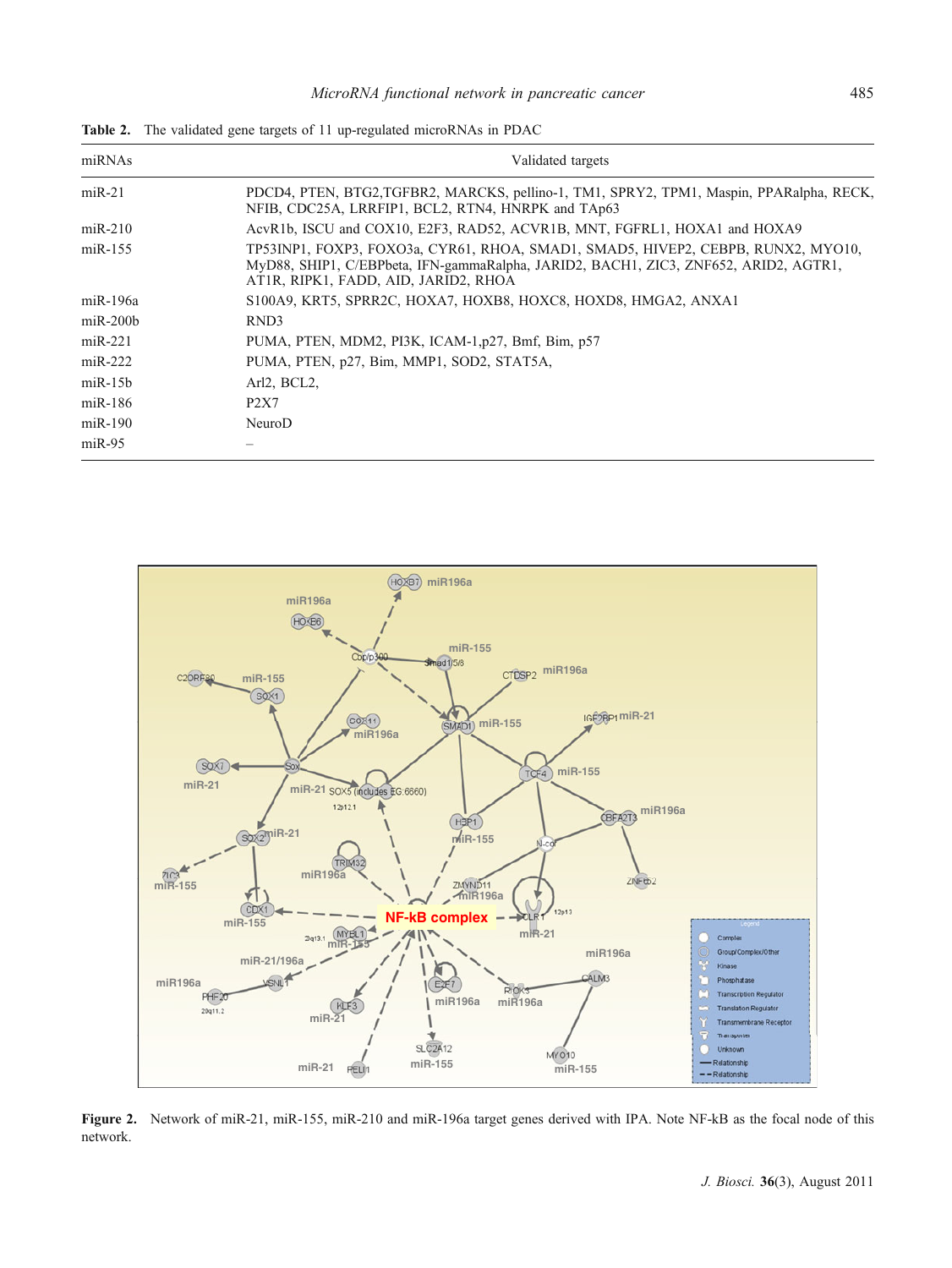<span id="page-5-0"></span>Theoretical justification for the possible involvement of differentially expressed miRs in the malignant transformation process becomes evident from the known functions of the target genes regulated by these miRs. It is expected that multiple aberrantly expressing miRs collectively induce abnormal phenotypic changes in cancer cells by targeting the signalling pathways regulated by the genetic networks comprising of their respective target genes. Identification and functional validation of the target genes for the aberrantly expressing miRs, thus, provide important insights into the pathways affected in different tumour types. For example, miR-155 up-regulated in pancreatic cancer targets the mRNA for the stress-induced gene, tumour protein p53-induced nuclear protein 1 (TP53INP1) that is down-regulated in pancreatic cancer, expected to impair stress response in these cells. Likewise, miR-21, expressed at high levels in pancreatic cancer, negatively regulates the expression of tumour suppressor phosphatase and tensin homologue 2 (PTEN), programmed cell death 4 (PDCD4) and tissue inhibitor of metalloproteinase 3 (TIMP3) proteins, leading to inhibition of apoptosis and facilitation of invasive potential in cells acquiring progressively advanced malignant-transformationassociated phenotypes (Rachagani et al. [2010\)](#page-9-0).

We are investigating the 11 miRs frequently overexpressed in pancreatic ductal adenocarcinomas (PDAC) regulating an array of their target genes (table [2](#page-4-0)), which displayed loss of function in the PDAC tumours and PDAC cell lines profiled in our laboratory. The miRs and the targets are being analysed for their involvement in the genetic networks and cellular pathways deregulated in this cancer. The genetic networks and cellular pathways were derived with the help of the Ingenuity Pathway Analysis (IPA) program. A total of 71 genes targeted by the 11 miRs, found to be down-regulated in our PDAC expression microarray profiling studies, were included in the analyses performed in two separate steps. In the first step we generated a network of the genes directly targeted by the four miRs, miR-21, miR-210, miR-155 and miR-196a, which have been found in multiple independent studies to be preferentially expressed in PDAC. Interestingly, this network revealed NF-κB at a focal node reflecting an important role for this transcription factor in pancreatic carcinogenesis (figure [2\)](#page-4-0), corroborating the concept that this transcription factor is essential for maintenance of pancreatic tumours through constitutive activation (Wong and Lemoine [2009\)](#page-10-0). Since NF-κB is a master regulator of gene transcription during inflammation and stress response, known to trigger cellular transformation following chronic activation, it appears that the complex genetic network involving the four miRs are critical determinants of this pathway activation and therefore of their sustained induction in pancreatic cancer.

A more comprehensive network and pathway analysis of all the genes targeted by the 11 miRs revealed their association with four important network functions and five critical canonical pathways, all relevant to development of cancer-associated phenotypes. It is significant in this context that in each of the four genetic networks, the miR-targeted genes constitute about half of the total

Table 3. Genetic networks associated with the target genes of 11 microRNAs up-regulated in PDAC

| Associated network functions                                                                 |    | Focus<br>Score molecules | Molecules in network                                                                                                                                                                                                                                                                                 |
|----------------------------------------------------------------------------------------------|----|--------------------------|------------------------------------------------------------------------------------------------------------------------------------------------------------------------------------------------------------------------------------------------------------------------------------------------------|
| Cancer, immunological disease, cell cycle                                                    | 48 | 22                       | 14-3-3, APLN, BACE1, BBC3, BTG2, CD4, CDKN1B, COL4A1,<br>COL4A3, Collagen type IV, Cyclin A, ELL2, ESRRG, Foxo,<br>FOXO1, GFAP, hCG, HOMER2, Insulin, MAP2K1/2, MYBL1,<br>NFkB (complex), p70 S6k, p85 (pik3r), PCSK1, Pdgf, PDGF BB,<br>PIKFYVE, PPP1R9A, PTEN, RPS6KB1, SLC4A4, TCR, TOB1,<br>VAV3 |
| Cell morphology, free radical scavenging,<br>molecular transporter                           | 27 | 14                       | ATAD2, BBC3, beta-estradiol, BOC, CDON, CRLF1, CUL4A,<br>DCAF10, DHCR7, EID1, FOXK1, Hedgehog, hydrogen peroxide,<br>IER5, IFI30, IFNGR2, LEPROT, MB, MIR27B, MLLT4, NDN,<br>NHLH2, NRXN3, NXPH1, OSGIN1, PTPN3, SRSF3, STAT3,<br>SYT3, TMCC1, TP53, TP53AIP1, TP53INP1, VAV3, YWHAB                 |
| Cardiovascular system development and<br>function, inflammatory response, cell<br>morphology | 25 | 13                       | 26 s Proteasome, Actin, ADORA2A, Akt, Caspase, Ck2, CNTFR,<br>DMD, DTNA, DUSP1, ERK, ERK1/2, ESPN, ETV5, F Actin, FSH,<br>GABARAPL1, GMNN, Histone h3, IgG, Immunoglobulin, INSR,<br>Integrin, Jnk, Mapk, MLL3, P38 MAPK, PDCD4, PI3K (complex),<br>Pka, Pkc(s), Ras, RASSF5, Tubulin, Vegf          |
| Inflammatory disease, dermatological diseases<br>and conditions, cancer                      | 23 | 12                       | ABAT, ALDH5A1, Alp, ALPL, ARHGEF6/7, BRIP1, CD163,<br>CDC42EP3, CRK, CYP4F3, DLGAP3, EPB41L4B, FIGN, GAS1,<br>GIT2, HNF4A, IFI30, LAD1, MID1, MID1IP1, MIR124-1, MIR192,<br>MON1B, MYB, NR3C1, PAK1, PCDH17, PECI, PGM1, PPP1R11,<br>RBMS3, SHANK2, TGFB1, TNFAIP1, ZEB2                             |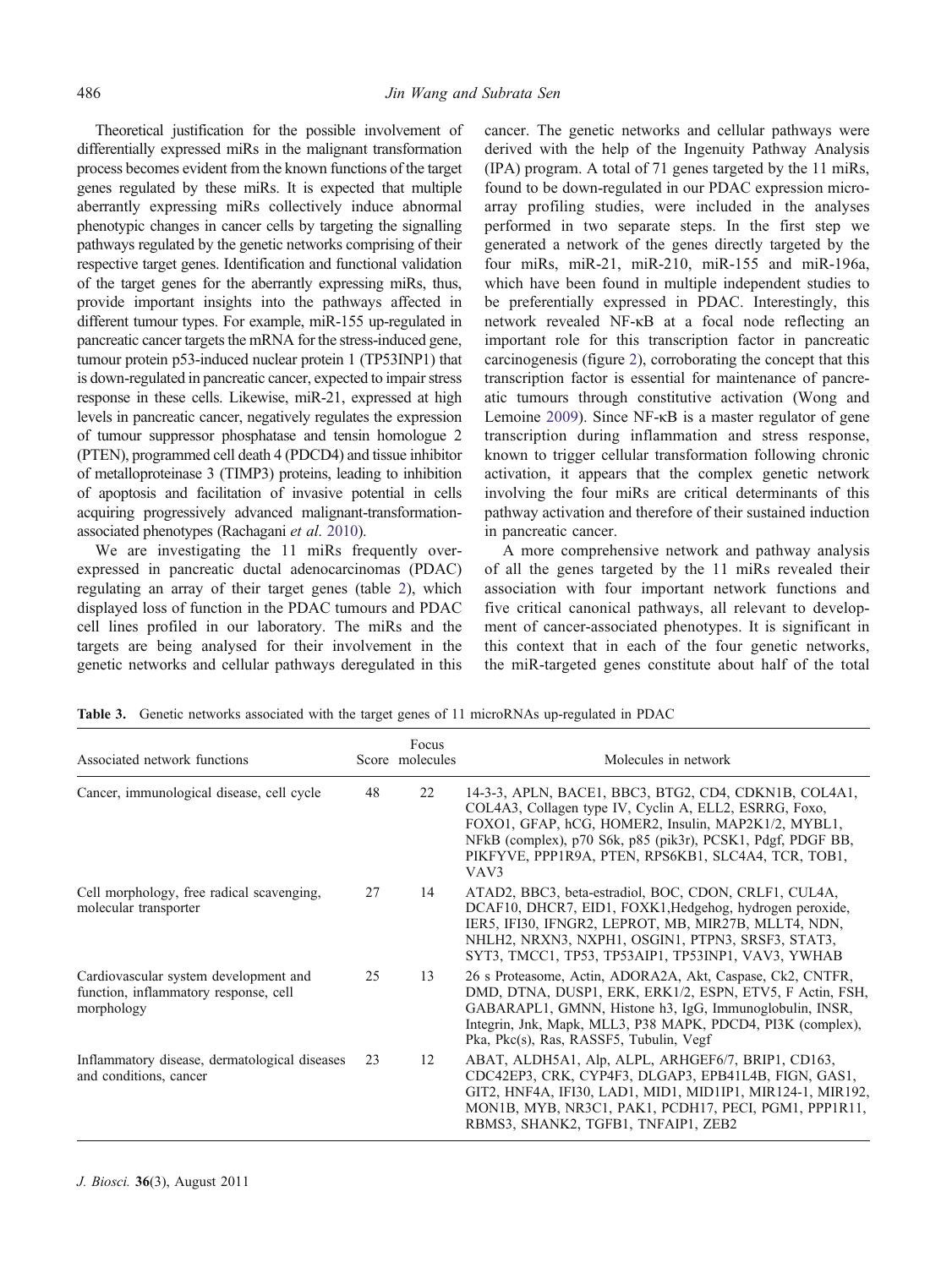molecules involved and the network-associated cellular functions include those related to cancer, cell cycle, cell morphology, free radical scavenging and inflammatory response (table [3](#page-5-0) and figure 3) that are expected to be affected during initiation and/or progression of malignancy. The genes supposedly silenced by the over-expressing miRs belong to five canonical signaling pathways, frequently

deregulated in cancer (table [4\)](#page-7-0). Although only five miR targets (RPS6KB1, FOXO1, INSR, CDKN1B and PTEN) with similar and overlapping signature patterns were represented in the signalling pathways, each of these five gene products have documented functional involvement in controlling cell growth and have been implicated to play roles in different human cancers. The ribosomal protein S6 kinase



Figure 3. Four most significant networks generated by IPA consisting of microRNA targeted 71 genes deregulated in PDAC. Each node represents a gene and its association with other genes represented by a line (edge). Nodes have different shapes to represent different molecule types. The genes in networks have a colored background: Genes in green are down-regulated. Genes with no background color were inserted by IPA to generate a highly connected network. The top four functions associated with the networks are (A) cancer, immunological disease and cell cycle, (B) cell Morphology, free radical scavenging and molecular transporter, (C) cardiovascular system development and function, inflammatory response and cell morphology and (D) inflammatory disease, dermatological diseases and cancer.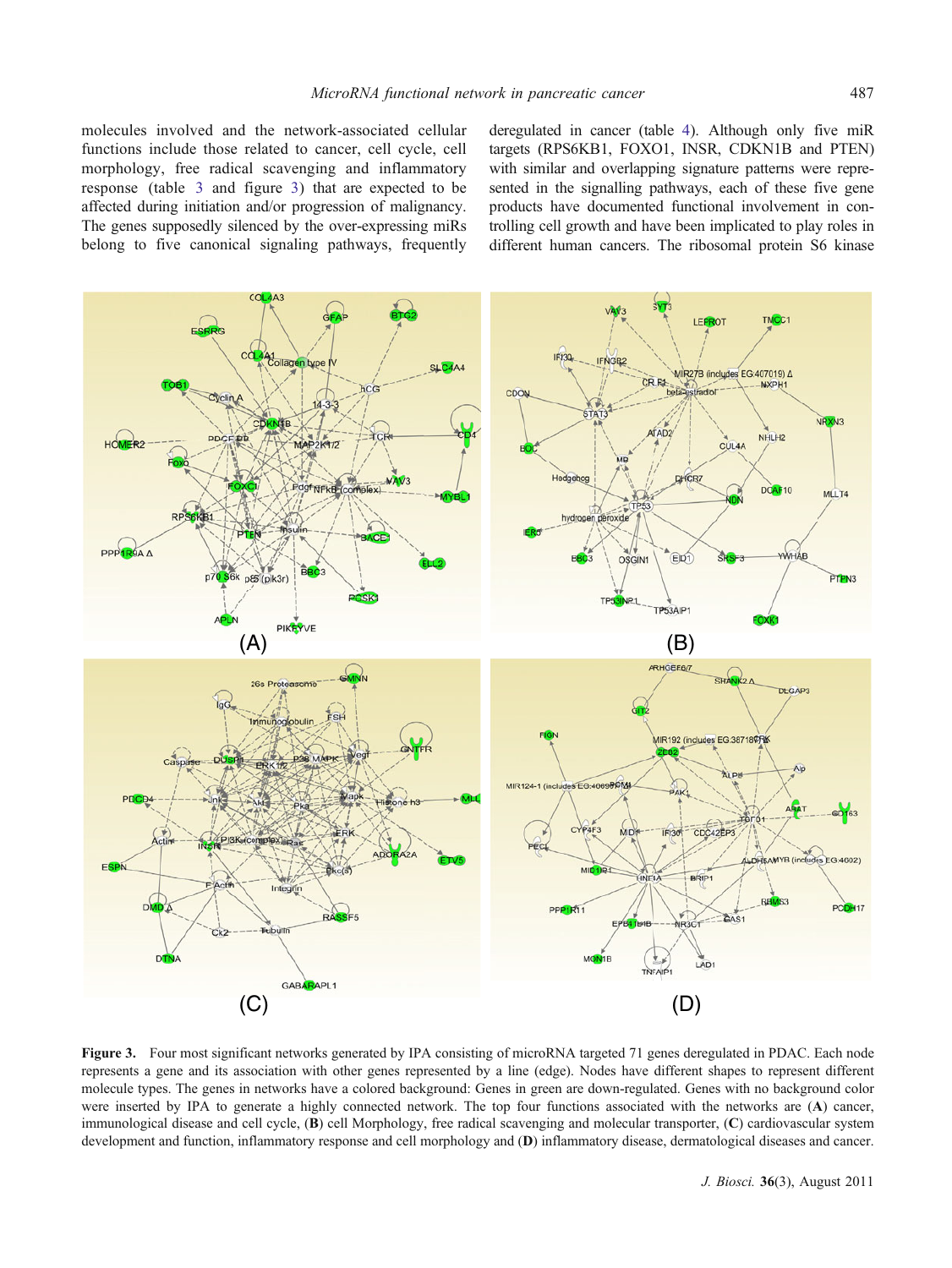| Signalling pathway                 | P-value      | Ratio        | Molecules                       |
|------------------------------------|--------------|--------------|---------------------------------|
| PTEN signalling                    | $8.48E - 05$ | 5/123(0.041) | RPS6KB1,FOXO1,INSR,CDKN1B,PTEN  |
| Insulin receptor signalling        | $2.20E - 04$ | 5/141(0.035) | RPS6KB1,FOXO1,PPP1R11,INSR,PTEN |
| PI3K/AKT signalling                | $1.66E - 03$ | 4/142(0.028) | RPS6KB1,FOXO1,CDKN1B,PTEN       |
| Glioblastoma multiforme signalling | $3.45E - 03$ | 4/166(0.024) | RPS6KB1,FOXO1,CDKN1B,PTEN       |
| Prostate cancer signalling         | $5.27E - 03$ | 3/100(0.030) | FOXO1,CDKN1B,PTEN               |
|                                    |              |              |                                 |

<span id="page-7-0"></span>Table 4. Top five signalling pathways involving genes targeted by 11 up-regulated microRNAs in PDAC derived with IPA

family member, RPS6KB1, function is important for cell growth following activation by growth factors such as EGF, PDGF and insulin regulated by mammalian target of rapamycin (mTOR). The FOXO transcription factors regulate several biological processes such as stress resistance, metabolism, cell cycle, apoptosis and DNA repair. It has been suggested that FOXO transcription factors act in a negative feedback regulatory manner with the pro-survival PI3K/AKT and Erk signalling pathways, activated in cancer cells. The role of insulin receptor (INSR) in regulating growth and metabolism has also been characterized and reported to be active as hybrid heteromers with insulin-like growth factor type I receptor (IGF-IR) in tumour cells. The CDKN1B/p27 is a member of the Cip/Kip family of cyclindependent kinase inhibitors, which functions as tumour suppressor protein due to its ability to induce cell cycle arrest and is found inactivated in multiple tumour types. Finally, PTEN tumour suppressor, although commonly deregulated in pancreatic cancer, is mutated at a very low frequency and its targeting by miRs provides a mechanistic explanation of frequent silencing in pancreatic cancer. Studies with targeted deletion of PTEN in mouse models have indicated that dysregulation of PTEN/PI3K/AKT and Ras/Raf pathways act synergistically to promote pancreatic cancer initiation and progression (Hill et al. [2010](#page-9-0)).

In addition to the miRs frequently up-regulated in PDAC, several miRs have been found to be down-regulated in pancreatic and other cancers, as well. We have, however, primarily focused on the biology of up-regulated miRs simply because the presence rather than the absence of a marker is expected to give more confidence in developing a biomarker assay for disease detection and prognosis. Nonetheless, a few of the down-regulated miRs have been investigated in detail in terms of their biology and thus potential roles as tumour suppressors. For example, miR-34a down-regulated in PDAC is directly trans-activated by tumour suppressor protein p53. Expression of miR-34a induces reprogramming of gene expression affecting cell cycle progression, DNA repair, angiogenesis and promotes apoptosis. Transcriptional silencing of miR-34a due to promoter CpG methylation has been demonstrated in cancer cells (Roldo et al. [2006](#page-9-0)). Significant down-regulation of

J. Biosci. 36(3), August 2011

miR-let-7 in PDAC with complete loss of expression in poorly differentiated tumours is another example of miR inactivation that has been characterized for underlying biology in the tumour cells. The fact that let-7 negatively regulates expression of K-Ras and activation of MAPK indicates that loss of expression of this miR is expected to promote cancer cell proliferation (Moriyama et al. [2009](#page-9-0)). In view of the differentially expressing oncogenic and tumour suppressor miRs targeting multiple genes in important cancer-relevant genetic networks and cellular signalling pathways in pancreatic cancer, it is logical to suggest that distinct miR expression signatures may be associated with different grades and stages of this malignancy.

### 5. MicroRNAs as biomarkers of pancreatic cancer

The robust regulatory role of each miR in controlling expression of multiple gene transcripts offer a unique opportunity of developing miR signatures as informative biomarkers for detection, diagnosis and prognosis of tumours that result from deregulation of complex genetic networks. This underlying biological principle most likely was the reason why expression patterns of 217 miRs were found to classify majority of tumour types more accurately than the information based on expression profile of ~16000 mRNAs (Lu et al. [2005\)](#page-9-0).

As mentioned above, previous studies have identified miR signatures specific for normal pancreas, chronic pancreatitis (CP) and cancer tissues. These findings revealed that presence of miR-216 and miR-217 and absence of miR-133a is a characteristic of pancreatic tissue and that a total of 26 miRs are aberrantly expressed in PDAC. Among these, only down-regulation of miR-217 and elevated expression of miR-196a can discriminate normal pancreas and CP from PDAC. Additionally, eight differentially expressed miRs were reported to differentiate pancreatic cancer from CP (Szafranska et al. [2007\)](#page-9-0). Another study suggested that endocrine tumours of the pancreas could be distinguished from acinar type by a set of 10 miRs, which possibly associated with normal endocrine differentiation or endocrine tumourigenesis (Roldo et al. [2006\)](#page-9-0), indicating the diagnostic utility of miR expression signatures in pancreatic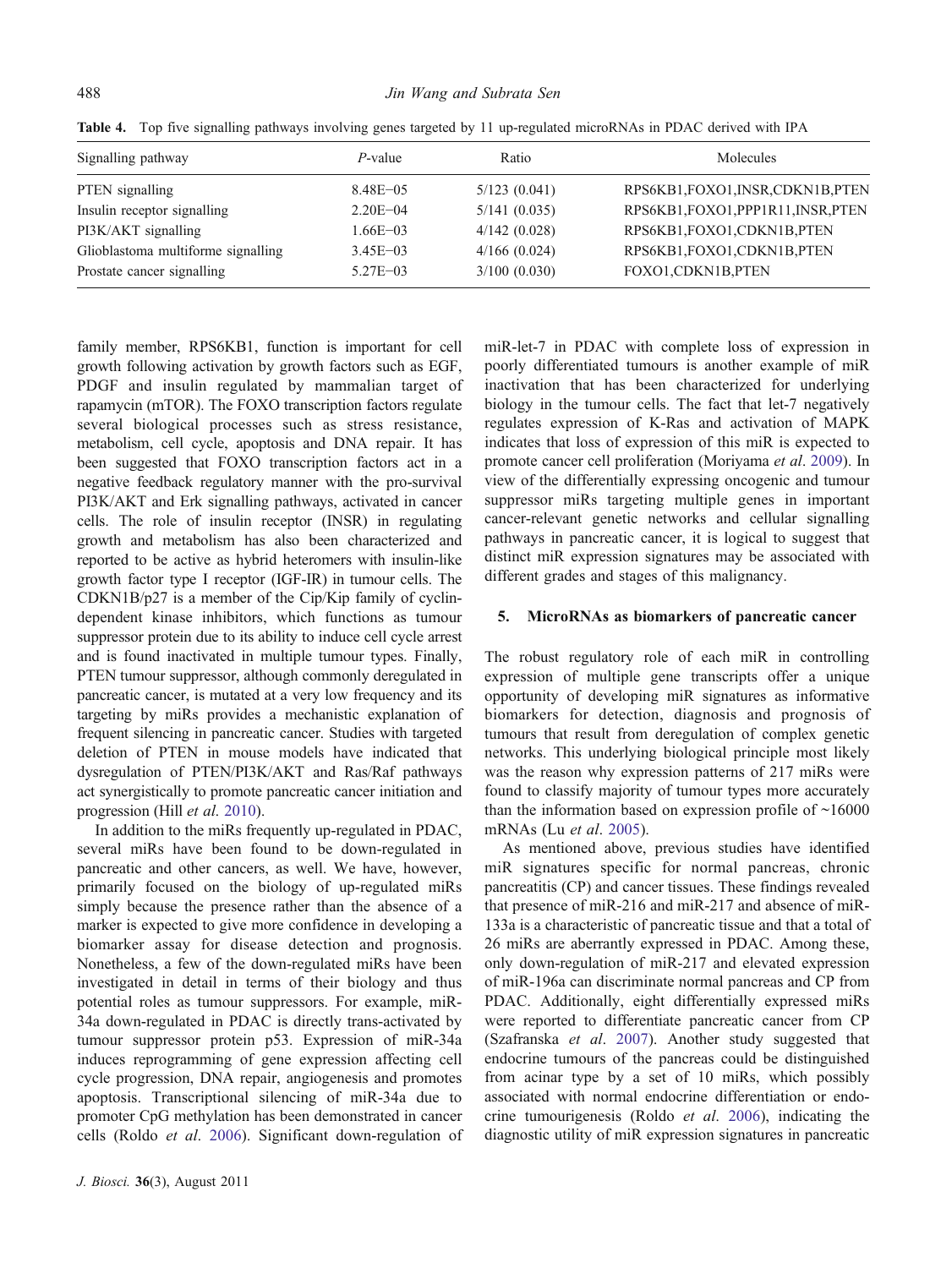<span id="page-8-0"></span>cancer. We have recently demonstrated that differentially expressing miRs in PDAC can also be profiled in blood as a minimally invasive biomarker assay for pancreatic cancer (Wang et al. [2009\)](#page-10-0). This finding is extremely promising since there are no reliable biomarkers assays, much less of minimally invasive nature, currently available for early detection, diagnosis and predicting prognosis of pancreatic cancer patients. A number of studies have, of late, suggested prognostic significance of miR expression profiles in pancreatic carcinomas. For example, a subgroup of six miRs was reported to distinguish long-term survivors with node-positive disease from those succumbing within 24 months and elevated expression of miR-196a-2 was predictive of median survival differing by about a year among pancreatic cancer patients (Bloomston et al. 2007). Furthermore, up-regulation of miR-155, miR-203, miR-210 and miR-222 was also found to be significantly associated with poorer survival of patients with pancreatic carcinomas (Greither et al. [2010](#page-9-0)).

## 6. Therapeutic targeting of miRs in pancreatic cancer

In view of the functional involvement of miRs in the deregulation of genetic networks underlying the development and progression of pancreatic cancer, attempts are underway to develop therapeutic strategies against cancerassociated miRs for patients with this malignancy. Targeting the mature miRs or their precursors with synthetic chemically modified anti-sense oligonucleotides to silence the over-expressing transcripts or rescuing the expression levels of those down-regulated in cancer cells are being investigated for therapeutic purposes. These investigations appear promising based on the following results obtained so far. Inhibition of over-expressing miR-21 and miR-221 in pancreatic cancer cell lines results in cell cycle arrest accompanied by increased expression of tumour suppressor PTEN, RECK and p27 proteins. The miR antisense oligonucleotides in combination with the commonly used therapeutic drug gemcitabine had a synergistic effect in impeding the growth of pancreatic cancer cells (Park et al. [2009](#page-9-0)). Restoration of let-7 expression level in PDAC cells was found to inhibit proliferation although failed to inhibit tumour growth progression in vivo after intra-tumoural gene transfer as a single agent (Torrisani et al. [2009](#page-10-0)). More promising results were, however, obtained following rescue of miR-34 expression level in pancreatic cancer cells, which led to inhibition of clonogenic cell growth, invasion and induction of apoptosis accompanying down-regulation of Bcl-2 and Notch pathways. These cells were also more sensitive to chemotherapy and radiation with 87% reduction in tumour-initiating cell population together with significant inhibition of tumour sphere growth *in vitro* and tumour formation in vivo (Ji et al. [2009](#page-9-0)). The findings provide

compelling reasons to pursue the targeting miRs as a novel molecular therapeutic approach for pancreatic cancer.

## 7. Conclusions

The significant functional involvement of miRs in tumour development and progression has been fairly well established and justifies further in-depth investigations to characterize their complex regulatory roles in human cancers. Future studies should include discovery projects to identify novel miRs in the tissues and corresponding tumours together with characterization of their detailed biological functions under different physiological states. Unraveling the role of miRs in various genetic networks and regulatory pathways responsible for the maintenance of normal cellular homeostasis as well as development of transformed phenotypes would allow better utilization of these molecules as biomarkers of human cancers. Successful therapeutic targeting of miRs also holds significant promise towards improved clinical management of patients with cancer especially those with pancreatic carcinomas since these patients have very limited treatment options available at this time

## Acknowledgements

The authors acknowledge the help of Ms Barbara Sadeghi in the preparation of this manuscript. The biomarker discovery work in SS's laboratory is supported by a grant from the Early Detection Research Network of the National Cancer Institute/National Institutes of Health, USA.

## References

- Ambros V 2004 The functions of animal microRNAs. Nature (London) 431 350–355
- Asangani LA, Rasheed SAK, Nikolova DA, Leupold JH, Colburn NH, Post S and Allgayer H 2008 MicroRNA-21 (miR-21) posttranscriptionally downregulates Pdcd4 and stimulates invasion, intravasation and metastasis in colorectal cancer. Oncogene 27 2128–2136
- Bartel DP 2004 MicroRNAs: genomics, biogenesis, mechanism and function. Cell 116 281–297
- Bloomston M, Frankel WL, Petrocca F, Volinia S, Alder H, Hagan JP, Liu CG, Bhatt D, et al. 2007 MicroRNA expression patterns to differentiate pancreatic adenocarcinoma from normal pancreas and chronic pancreatitis. JAMA 297 1901–1908
- Calin GA, Dumitru CD, Shimizu M, Bichi R, Zupo S, Noch E, Aldler H, Rattan S, et al. 2002 Frequent deletions and downregulation of microRNA genes miR15 and miR16 at 13q14 in chronic lymphocytic leukemia. Proc. Natl. Acad. Sci. USA 99 15524–15529
- Calin GA, Sevignani C, Dumitru CD, Hyslop T, Noch E, Yendamuri S, Shimizu M, Rattan S, et al. 2004 Human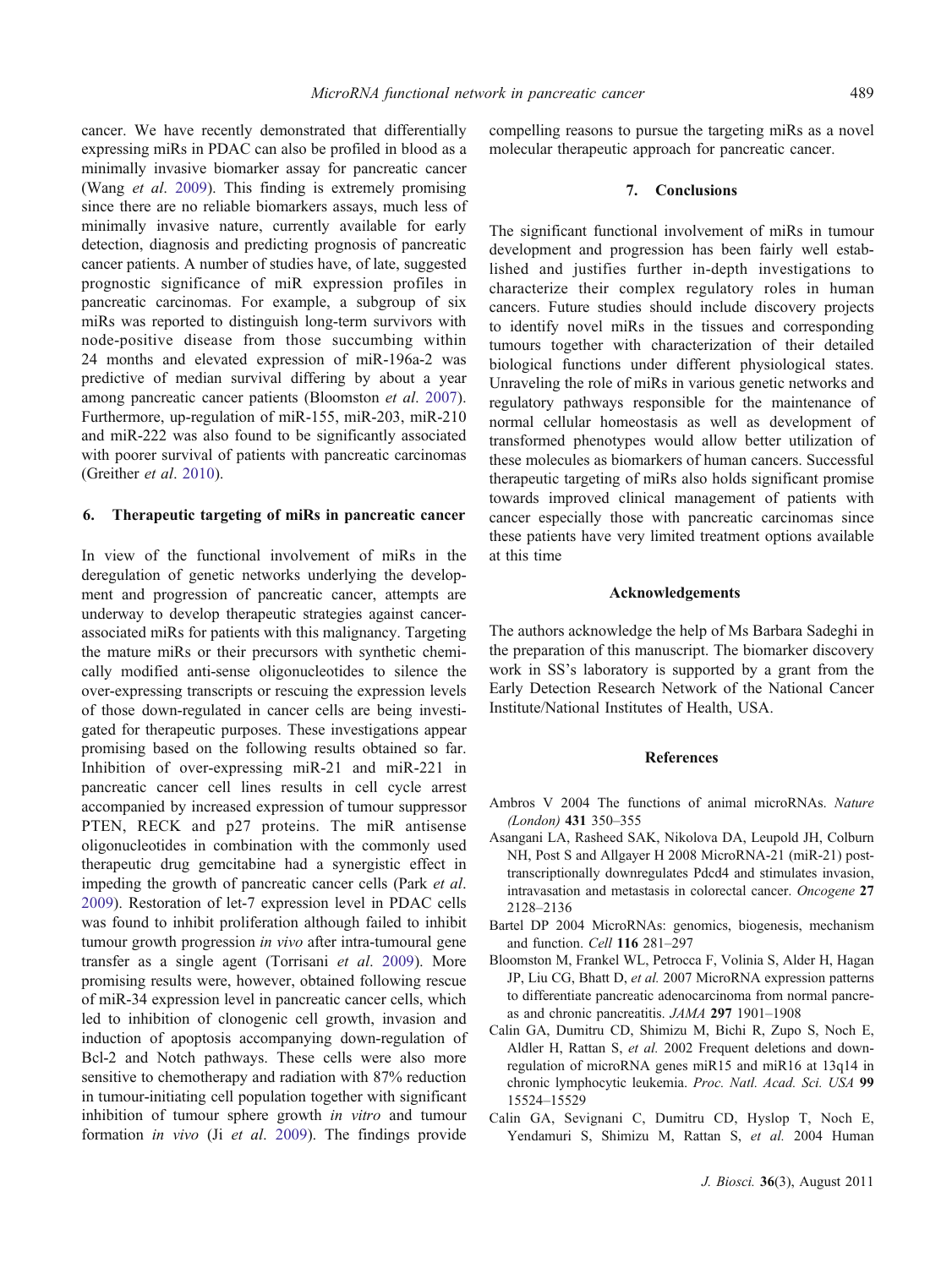<span id="page-9-0"></span>microRNA genes are frequently located at fragile sites and genomic regions involved in cancers. Proc. Natl. Acad. Sci. USA 101 2999–3004

- Chang TC, Wentzel EA, Kent OA, Ramachandran K, Mullendore M, Lee KH, Feldmann G, Yamakuchi M, et al. 2007 Transactivation of miR-34a by p53 broadly influences gene expression and promotes apoptosis. Mol. Cell 26 745–752
- Cimmino A, Calin GA, Fabbri M, Iorio MV, Ferracin M, Shimizu M, Wojcik SE, Ageilan RI, et al. 2005 MiR-15 and miR-16 induce apoptosis by targeting BCL2. Proc. Natl. Acad. Sci. USA 102 13944–13949
- Esquela-Kerscher A and Slack FJ 2006 Oncomirs microRNAs with a role in cancer. Nat. Rev. Cancer 6 259–269
- Gregory RI, Chendrimada TP, Cooch N and Shiekhattar R 2005 Human RISC couples microRNA biogenesis and posttranscriptional gene silencing. Cell 123 631–640
- Greither T, Grochola LF, Udelnow A, Lautenschläger C, Würl P and Taubert H 2010 Elevated expression of microRNAs 155, 203, 210 and 222 in pancreatic tumors is associated with poorer survival. Int. J. Cancer 126 73–80
- Habbe N, Koorstra JB, Mendell JT, Offerhaus GJ, Ryu JK, Feldmann G, Mullendore ME, Goggins MG, et al. 2009 MicroRNA miR-155 is a biomarker of early pancreatic neoplasia. Cancer Biol. Ther. 8 340–346
- Hayat MJ, Howlader N, Reichman ME and Edwards BK 2007 Cancer statistics, trends and multiple primary cancer analyses from the surveillance, epidemiology and end results. (SEER) program. Oncologist 12 20–37
- He H, Jazdzewski K, Li W, Liyanarachchi S, Nagy R, Volinia S, Calin GA, Liu CG, et al. 2005 The role of microRNA genes in papillary thyroid carcinoma. Proc. Natl. Acad. Sci. USA 10219075–19080
- He L and Hannon GJ 2004 MicroRNAs: small RNAs with a big role in gene regulation. Natl. Rev. Genet. 5 522–531
- Hill R, Calvopina JH, Kim C, Wang Y, Dawson DW, Donahue TR, Dry S and Wu H 2010 PTEN loss accelerates KrasG12D-induced pancreatic cancer development. Cancer Res. 70 7114–7124
- Iorio MV, Piovan C and Croce CM 2010 Interplay between microRNAs and the epigenetic machinery: an intricate network. Biochim. Biophys. Acta 1799 694–701
- Ji Q, Hao X, Zhang M, Tang W, Yang M, Li L, Xiang D, Desano JT, et al. 2009 MicroRNA miR-34 inhibits human pancreatic cancer tumor-initiating cells. PLoS One 4 e6816
- Jiang S, Zhang HW, Lu MH, He XH, Li Y, Gu H, Liu MF and Wang ED 2010 MicroRNA-155 functions as an OncomiR in breast cancer by targeting the suppressor of cytokine signaling 1 gene. Cancer Res. 70 3119–3127
- Krek A, Grün D, Poy MN, Wolf R, Rosenberg L, Epstein EJ, MacMenamin P, da Piedade I, et al. 2005 Combinatorial microRNA target predictions. Nat. Genet. 37 495–500
- Lee EJ, Gusev Y, Jiang J, Nuovo GJ, Lerner MR, Frankel WL, Morgan DL, Postier RG, et al. 2007 Expression profiling identifies microRNA signature in pancreatic cancer. Int. J. Cancer 120 1046–1054
- Lee RC, Feinbaum RL and Ambros V 1993 The C elegans heterochronic gene lin-4 encodes small RNAs with antisense complementary to lin-14. Cell 75 843–854
- Li M, Marin-Muller C, Bharadwaj U, Chow KH, Yao Q and Chen C 2009 MicroRNAs: control and loss of control in human physiology and disease. World J. Surg. 33 667–684
- Lu J, Getz G, Miska EA, Alvarez-Saavedra E, Lamb J, Peck D, Sweet-Cordero A, Ebert BL, et al. 2005 MicroRNA expression profiles classify human cancers. Nature (London) 435 834–838
- McManus MT 2003 MicroRNAs and cancer. Semin. Cancer Biol. 13 253–258
- Mees ST, Mardin WA, Wendel C, Baeumer N, Willscher E, Senninger N, Schleicher C, Colombo-Benkmann M, et al. 2010 EP300-a miRNA-regulated metastasis suppressor gene in ductal adenocarcinomas of the pancreas. Int. J. Cancer 126 114–124
- Meng F, Henson R, Wehbe-Janek H, Ghoshal K, Jacob ST and Patel T 2007 MicroRNA-21 regulates expression of the PTEN tumor suppressor gene in human hepatocellular cancer. Gastroenterology 133 647–658
- Moriyama T, Ohuchida K, Mizumoto K, Yu J, Sato N, Nabae T, Takahata S, Toma H, et al. 2009 MicroRNA-21 modulates biological functions of pancreatic cancer cells including their proliferation, invasion, and chemoresistance. Mol Cancer Ther. 8 1067–1074
- Murakami Y, Yasuda T, Saigo K, Urashima T, Toyoda H, Okanoue T and Shimotohno K 2006 Comprehensive analysis of microRNA expression patterns in hepatocellular carcinoma and non-tumorous tissues. Oncogene 25 2537–2545
- Nelson KM and Weiss GJ 2008 MicroRNAs and cancer: past, present and potential future. Mol. Cancer Ther. 7 3655–3660
- Park JK, Lee EJ, Esau C and Schmittgen TD 2009 Antisense inhibition of microRNA-21 or −221 arrests cell cycle, induces apoptosis, and sensitizes the effects of gemcitabine in pancreatic adenocarcinoma. Pancreas 38 e190–e199
- Rachagani S, Kumar S and Batra SK 2010 MicroRNA in pancreatic cancer: pathological, diagnostic and therapeutic implications. Cancer Lett. 292 8-16
- Rodriguez A, Griffiths-Jones S, Ashurst JL and Bradley A 2004 Identification of mammalian microRNA host genes and transcription units. Genome Res. 14 1902–1910
- Roldo C, Missiaglia E, Hagan JP, Falconi M, Capelli P, Bersani S, Calin GA, Volinia S, et al. 2006 MicroRNA expression abnormalities in pancreatic endocrine and acinar tumors are associated with distinctive pathologic features and clinical behavior. J. Clin. Oncol. 24 4677–4684
- Szafranska AE, Davison TS, John J, Cannon T, Sipos B, Maghnouj A, Labourier E and Hahn SA 2007 MicroRNA expression alterations are linked to tumorigenesis and nonneoplastic processes in pancreatic ductal adenocarcinoma. Oncogene 26 4442–4452
- Szafranska AE, Doleshal M, Edmunds HS, Gordon S, Luttges J, Munding JB, Barth RJ Jr, Gutmann EJ, et al. 2008 Analysis of microRNAs in pancreatic fine-needle aspirates can classify benign and malignant tissues. Clin Chem. 54 1716–1724
- Thomson JM, Newman M. Parker JS, Morin-Kensicki EM, Wright T and Hammond SM 2006 Extensive post-transcriptional regulation of microRNAs and its implications for cancer. Genes Dev. 20 2202–2207
- Tili E, Michaille JJ, Cimino A, Costinean S, Dumitru CD, Adair B , Fabbri M, Alder H, Liu CG, et al. 2007 Modulation of miR-155